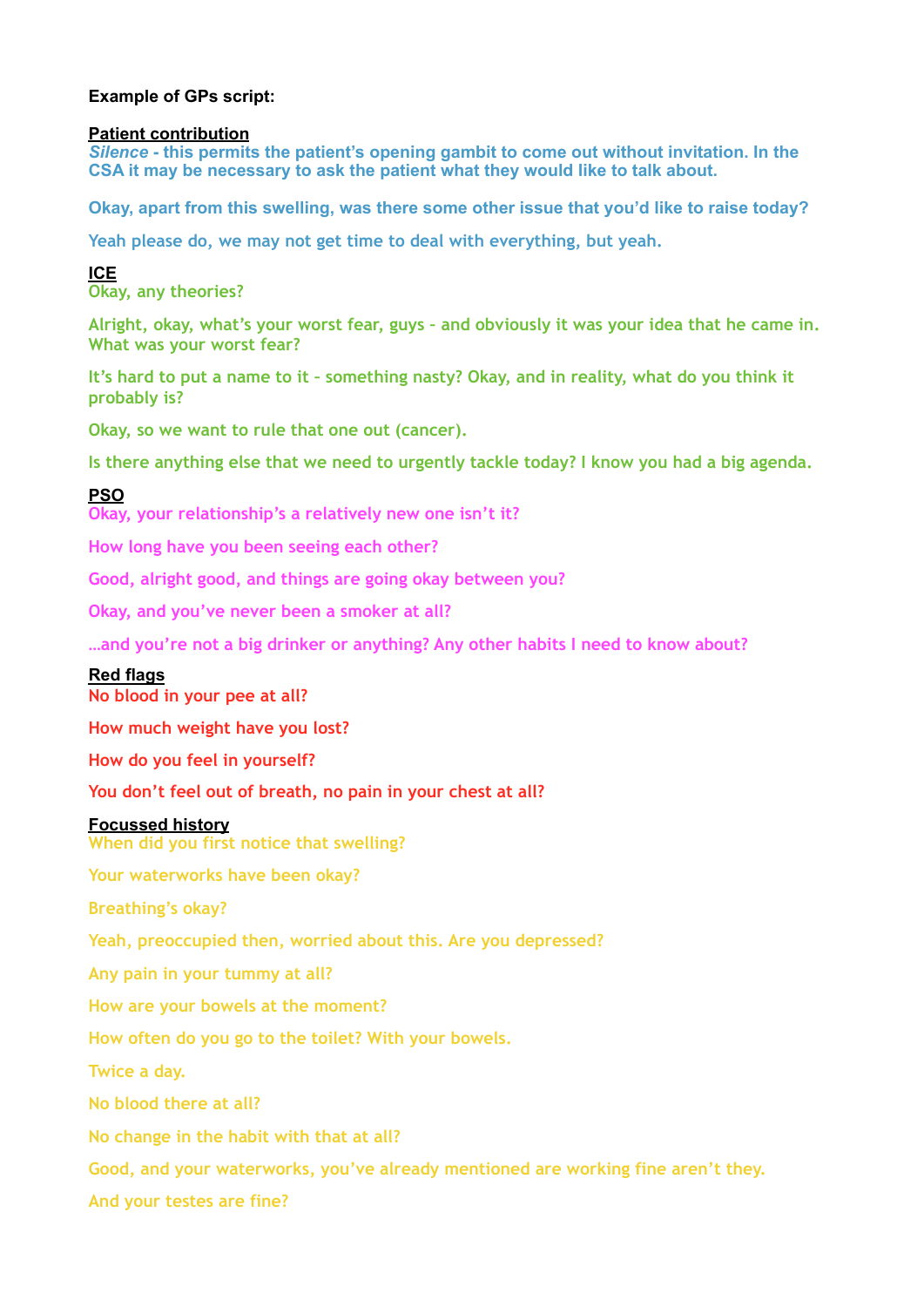# **You've not found any lumps in your neck at all?**

## **Focussed examination**

**Right, let's check your weight, slip your jacket off, check your weight and then let's have a look at his swelling if we can, and then we'll take things from there if that's okay? And that sounds like I might need to listen to your chest as well at some stage. So, 71 kilos, that's lovely.** 

**Right, you just slip your trousers down for me. Well some reassuring news for you is that compared to the weight that we had for you a couple of months ago, you've not lost any weight.** 

**And I can't feel anything when you're lying down, which is wonderful. Turn yourself on to your side, and with your permission, I just want to check your back passage.** 

**Knees up towards your tummy. Prostate feels fine, great. Pop your trousers and your pants back on, and then I'll need to listen to your chest in a minute if that's okay.** 

**Hitch your shirt up, shirt up just at the back and we'll listen in to the back of your chest.**

#### **Identify problem**

**So we're going to have a look at this swelling, we're going to try and figure out between us what this swelling could be – and you've lost about a half a stone of weight. You've also got this problem with your cough as well, and sneezing.** 

**Yeah, there's a bit of a bulge there, okay.** 

**Might be a hernia, mightn't it? And it doesn't come down to your scrotum at all?** 

**Great. Lie yourself flat on the couch if you wouldn't mind, with your legs up. When you lie down, it goes away, doesn't it?**

**Yeah, well I don't think it's cancer, but you do have a hernia in your abdominal wall. So what that is, is a weakness in the muscle at the front of the tummy wall which is allowing the guts to protrude a little bit.** 

**I think we can reassure you about the cancer.** 

**All right, let's see if you look up hernias – remember this is different from most hernias, okay, but this is an abdominal wall hernia. It's not so dangerous as the other type of hernias that we've talked about. For more information, patient.info will give you decent information, if it doesn't give you adequate information just to help you decide what to do, then come back to me.**

## **Check understanding**

**Do you want to read anything more about abdominal hernias at all?**

**All right?**

**Well if it's not causing any bother…** 

#### **Develops management plan / shares management plan**

**Now, that could be fixed with an operation, but where it is at the moment, it might not be the most urgent thing for you to do.** 

**Yeah, and those types of bulges don't necessarily cause problems. You've obviously noticed that it's been there for a wee while already, so it might never cause you any problems. But if it does cause problems, sometimes the bowel can get caught when it bulges through, and it can get caught on its own blood supply. That's the danger of it.**